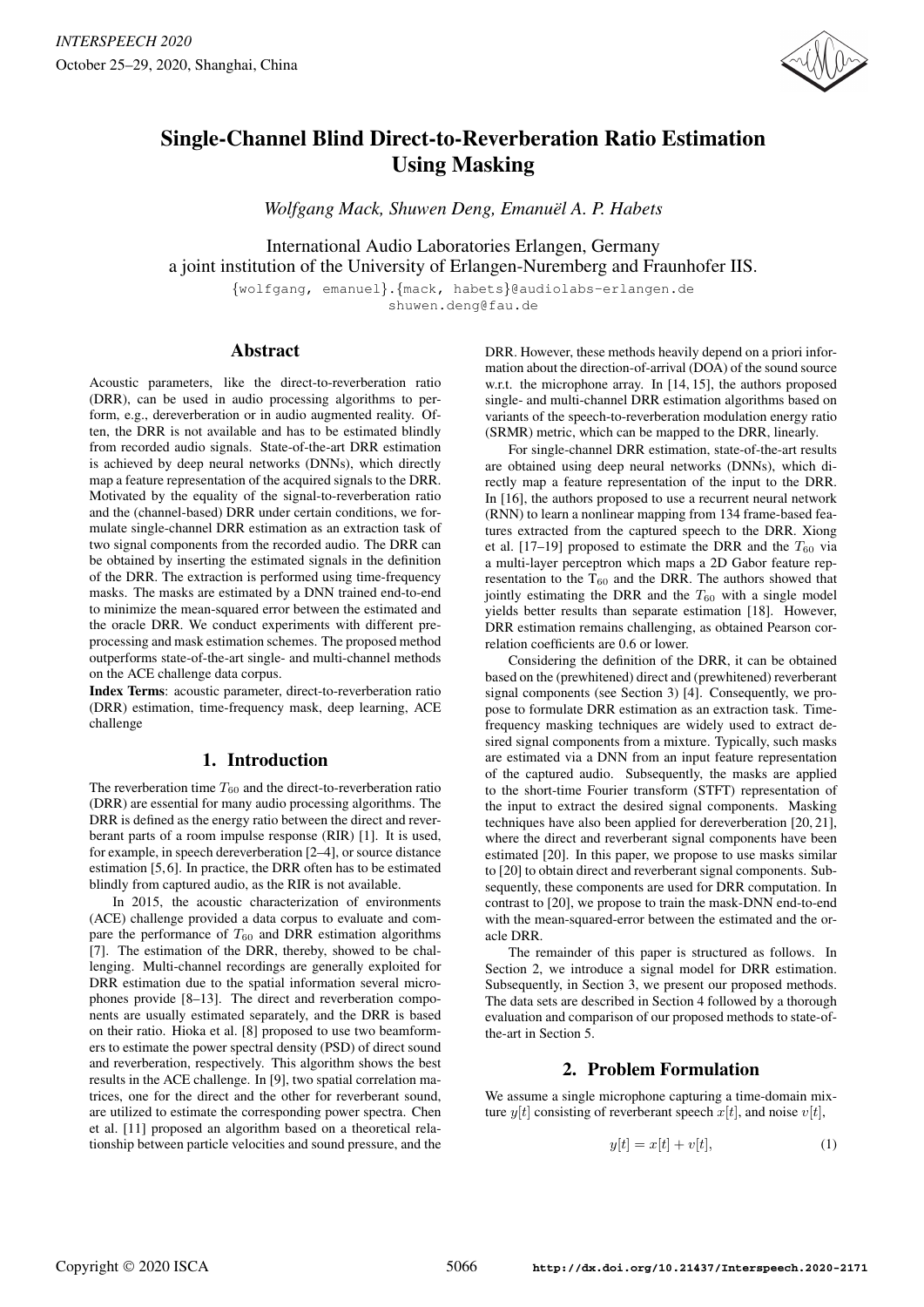with the discrete time-index t. The speech  $x[t]$  is obtained by convolving a source signal  $s[t]$  with a RIR  $h[t]$ , i.e.,

$$
x[t] = s[t] * h[t] = s[t] * (h_d[t] + h_r[t]), \tag{2}
$$

where  $h[t]$  can be divided in a direct  $h_d[t]$  and a reverberant component  $h_r[t]$ . Similarly, we can divide  $x[t]$  in its direct  $x_d[t] = s[t] * h_d[t]$  and reverberant  $x_r[t] = s[t] * h_r[t]$  components. Our objective is to extract from  $y[t]$  the direct-toreverberation ratio (DRR), an acoustic parameter which specifies the ratio of the direct to the reverberant energy in dB. The DRR, thereby, can be obtained from  $h[t]$ ,

$$
\begin{split} \text{DRR} &= 10 \log_{10} \left( \frac{\sum_{t} h_d^2[t]}{\sum_{t} h_r^2[t]} \right) \\ &= 10 \log_{10} \left( \frac{\sum_{t=t_d-t_0}^{t_d+t_0} h^2[t]}{\sum_{t=0}^{t_d-t_0} h^2[t] + \sum_{t=t_d+t_0}^{\infty} h^2[t]} \right) \text{dB}, \end{split} \tag{3}
$$

where  $t_d$  and  $t_0$  specify the central sample index and the temporal spread of  $h_d$ , respectively. From (3), it is clear that the DRR is a purely channel-based parameter which is independent of  $s[t]$  and  $v[t]$ .

Under certain conditions, the DRR is equivalent to the signal-to-reverberation ratio (SRR),

$$
SRR = 10 \log_{10} \left( \frac{\sum_{t} x_d^2[t]}{\sum_{t} x_r^2[t]} \right) dB,
$$
\n(4)

which is dependent on  $s[t]$ . For further analysis of the equivalence between the DRR and the SRR, we define the STFT representations of s, y,  $x_d$ ,  $x_r$ , v as  $S[n, k]$ ,  $Y[n, k]$ ,  $X_d[n, k], X_r[n, k], V[n, k]$ , respectively, where n is the timeframe and  $k$  the frequency index. In [4], the authors showed the DRR equals the SRR if  $|S|$  is frequency independent.  $\sum_{k} |S[k]|^2 |H_d[k]|^2 / \sum_{k} |S[k]|^2 |H_r[k]|^2$ . When  $|S[k]| =$ This can be verified via Parseval's theorem, with  $SRR =$  $|\overline{S}|$ , then  $|S[k]|^2$  can be taken out of the sum in the numerator and denominator in Parseval's theorem and cancels out yielding the same result as the DRR. Additionally, the authors investigated spectral prewhitening methods to enable DRR estimation from the prewhitened versions of  $X_d$  and  $X_r$ . The definition of  $X_d$ ,  $X_r$  in STFT domain and the computation of the prewhitening, thereby, showed to be crucial and challenging.

#### 3. Proposed Method

Motivated by the findings about the DRR and the SRR in [4], we formulate single-channel DRR estimation as a data-driven signal extraction task. In the next section, we describe the DRR estimation procedure, followed by details of the DNN architecture and training.

#### 3.1. Signal-Based DRR Estimation

We propose to estimate two signals,  $X_1$  and  $X_2$ , from Y such that, when inserted into the DRR definition, we obtain an estimate of the DRR in dB, i.e.,

$$
\widehat{\text{DRR}} = 10 \log_{10} \left( \frac{\sum_{n,k} |X_1[n,k]|^2}{\sum_{n,k} |X_2[n,k]|^2} \right). \tag{5}
$$

The signals  $X_1$  and  $X_2$ , thereby, are obtained using timefrequency masks. These masks are estimated with a DNN and



Figure 1: *Overview of the proposed methods for DRR estimation with a single mask in a) and two masks in b). In both cases estimates*  $X_1$  *and*  $X_2$  *are obtained. The DRR is estimated by inserting these estimates in (5).*

subsequently applied element-wise to  $Y$  to compute  $X_1$  and  $X_2$ . The use of time-frequency masks for this problem is motivated by [20, 21] where the authors achieved state-of-the-art results for the extraction of direct and reverberant signal components from Y.

#### *3.1.1. Single Mask*

First, we assume that the DNN estimates a single mask  $M[n, k] \in [0, 1]$ . An overview of the procedure is given in Figure 1a. As the DRR is a power-based parameter, we propose

$$
X_1[n,k] = Y[n,k] \cdot \sqrt{M[n,k]},
$$
  
\n
$$
X_2[n,k] = Y[n,k] \cdot \sqrt{(1 - M[n,k])},
$$
\n(6)

where the overall signal power is preserved as  $(|Y[n, k]|$ .  $\sqrt{1-M[n,k]}\big)^2 + (|Y[n,k]| \cdot \sqrt{M[n,k]}\big)^2 = |Y[n,k]|^2.$  In a frequency band, the relation of the estimated and the residual masks are fixed in (6).

In [4], the authors proposed spectral prewhitening to estimate the DRR from signals, i.e., a frequency band dependent gain  $G[k]$ . With a single estimated mask with power preservation, such a gain cannot be frequency dependent. In Section 5, we compare the performance of a DNN trained with a spectrally prewhitened  $Y[k] \cdot G[k]$  to another DNN trained with the non-prewhitened  $Y[k]$ . Please note that when prewhitening is applied, the complete pipeline from DNN input to mask application uses the prewhitened  $G[k] \cdot Y[k]$  instead of  $Y[k]$ .

#### *3.1.2. Dual Mask*

To allow the DNN to learn the prewhitening, we propose to estimate two independent masks instead of one mask with the DNN, such that

$$
X_1[n,k] = Y[n,k] \cdot M_1[n,k],
$$
  
\n
$$
X_2[n,k] = Y[n,k] \cdot M_2[n,k],
$$
\n(7)

where  $M_1$  and  $M_2$  are the estimated masks. As  $M_1$  and  $M_2$  are estimated without the constraint that  $M_1^2 + M_2^2 = 1$  as for a single mask, the DNN can learn the prewhitening factor  $G[k]$ . An overview of the procedure is given in Figure 1b.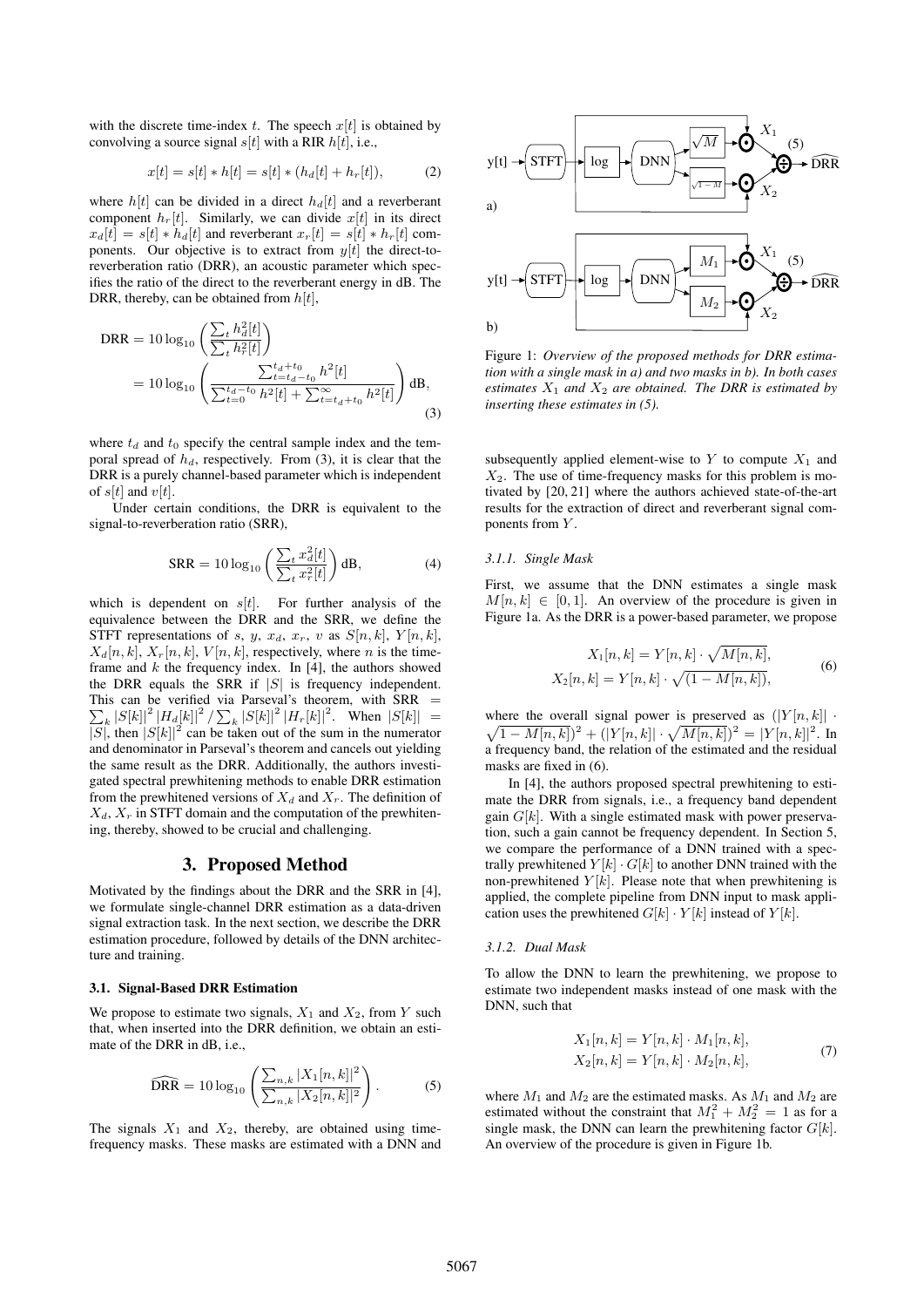## 3.2. DNN Architecture and Training

We define

$$
I[n,k] = \log_{10} (|Y[n,k]| + \epsilon), \tag{8}
$$

as DNN input, where  $\epsilon \in \mathbb{R}^+$  is a small constant to avoid zeros in the log. The DNN architecture consists of 2 bidirectional long short-term memory layers [22] (BLSTMs) with 600 neurons each followed by a feed-forward layer of shape (600, 257) for one and  $(600, 2 \cdot 257)$  for two masks with sigmoid activation to ensure that  $M[n, k] \in [0, 1]$ . The DNN architecture is similar to the one employed in [20], where it was used to extract  $X_d$  and  $X_r$ . Here, we extract  $X_1$  and  $X_2$ , instead.

We propose to train the DNN end-to-end for the DRR with the loss function

$$
J = \left(\text{DRR} - \widehat{\text{DRR}}\right)^2,\tag{9}
$$

such that we do not need to define  $X_1$  and  $X_2$  for training, which is required in [20]. Please note that consequently,  $X_1$ and  $X_2$  may differ from the (prewhitened)  $X_d$  and  $X_r$  as they are defined by the DNN during training. In addition, as the DRR is a purely channel-based parameter, the end-to-end training approach allows training with measured signals given the DRR is known or can be obtained from measured RIRs.

All DNNs were trained for 100 epochs using the Adam optimizer [23] with a learning rate of 1e-3 and a dropout layer of 0.5 after the first BLSTM layer. The batch-size was 256. For evaluation, we selected the model with the lowest validation loss.

## 4. Data Sets

We generated two training and validation sets using simulated RIRs, noise, and speech from LIBRI [24]. The test set is from the ACE challenge (ACE Eval), which allows direct comparison to state-of-the-art methods [7] (measured RIRs). Each training set consists of 36000, each validation set of 3600, and the test set of 27000 files. Each file has a duration of four seconds and a sampling frequency of 16 kHz.

## 4.1. Data Set Generation

In the following, we describe the process of generating a single file in the training and validation set. We convolve speech from the respective set of LIBRI with the simulated RIRs introduced in Section 4.3. Subsequently, noise is added with a signal-to-noise ratio (SNR)  $\in [0, 10, 20]$  dB. The noise is simulated similar to the noise in the ACE challenge and is of type ambient, fan, or babble. For the noise simulation, we adopted the procedure of [25].

The ACE Eval corpus consists of 6 different microphone configurations with 4500 samples, each. The configurations are *Single* (1 mic.), *Chromebook* (2 mic.), *Mobile* (3 mic.), *Crucif* (5 mic.), *Lin8Ch* (8 mic.), and *EM32* (32 mic.). For singlechannel evaluation, only the first microphone was used. We refer to the merge of all first microphones of all configurations as seventh configuration *All*.

The following processing is applied to training, validation, and test files. The files are normalized in time-domain such that  $\max(|y[t]|) = 1$  and cut/zero-padded to a length of four seconds. Please note that the normalization showed to be crucial. After the normalization,  $y$  is transformed in STFT domain with a hop-size of 10 ms and a Hann window of 32 ms.

#### 4.2. Prewhitening

In Section 3.1, we described that extraction-based methods require prewhitening to estimate the DRR. For that, we compute the prewhitening factor  $G$  from the speech files in the LIBRI training set by

$$
\frac{1}{G[k]} = \sqrt{\frac{1}{FN} \sum_{f=1}^{F} \sum_{n=1}^{N} |S_f[n, k]|^2},
$$
(10)

where  $N$  is the total number of time-frames per file,  $f$  is the file index and  $F$  the total number of files in the training set. We conduct experiments with and without prewhitening, yielding a training, validation, and test set with and without prewhitening. Subsequently, prewhitening is marked by the subindex  $\circ_{pw}$  with the DNN name.

#### 4.3. Room Impulse Response Generation

The training and validation RIRs are generated using the source-image-method [26, 27]. The simulation parameters include seven rooms as specified by the ACE challenge [7]. We considered different source-microphone distances ∈  ${0.4 \text{ m}, 0.5 \text{ m}, 0.7 \text{ m}, 1.1 \text{ m}, 1.3 \text{ m}, 1.5 \text{ m}, 1.7 \text{ m}, 2 \text{ m}, 3 \text{ m}}$  for which 10 source-microphone positions were sampled per room. This configuration yields  $7 \cdot 9 \cdot 10 = 630$  source-microphone position pairs. For the rooms, we consider a reverberation time ranging from 0.3 s to 0.7 s, with an increment of 0.1 s, to cover a similar DRR range as present in the ACE challenge.

To generate one RIR, we randomly sample from the  $T_{60}$ range and the source-microphone position pairs. For each reverberant speech file, a new RIR is generated. We calculate the oracle DRR from the RIR as in (3). Since the corresponding equalization filters in [28] are not available, the index  $t_d$  is obtained by selecting the absolute peak position of the RIR, and  $t_0$  is set to 128 as in [28].

## 5. Performance Evaluation

We evaluate three DNNs on the ACE Eval set for DRR estimation and report the bias, the mean-squared-error (MSE), and the Pearson correlation coefficient  $(\rho)$  as proposed by the ACE challenge. We trained two DNNs with (5), (6), (9), one with and the other without prewhitening. These single mask models are denoted by SiM and SiMpw, respectively. The third model is trained without prewhitening for two masks with (5), (7), (9) without prewhitening and is denoted by DuM.

#### 5.1. Evaluation of Different Microphone Configurations

We compare our proposed methods on all files in ACE Eval in Table 1 in the microphone configuration *All*. The proposed DuM performs best in terms of MSE compared to SiM and  $SiM<sub>pw</sub>$ . In our experiments, the MSE contained a lot of outliers, which makes a model comparison based on the MSE hard (as shown in Figure 2). In terms of the correlation coefficient  $\rho$ , all proposed models perform on par. Contrary to our expectations, neither prewhitening nor the use of two masks helped to improve  $\rho$ . For that reason and due to space constraints, we subsequently only report the results of DuM as it achieved the lowest MSE and bias in Table 1.

The ACE challenge provides performance results of different state-of-the-art algorithms for different microphone configurations in ACE Eval. We report these results for recapitulation and the performance of DuM in Table 1. Our proposed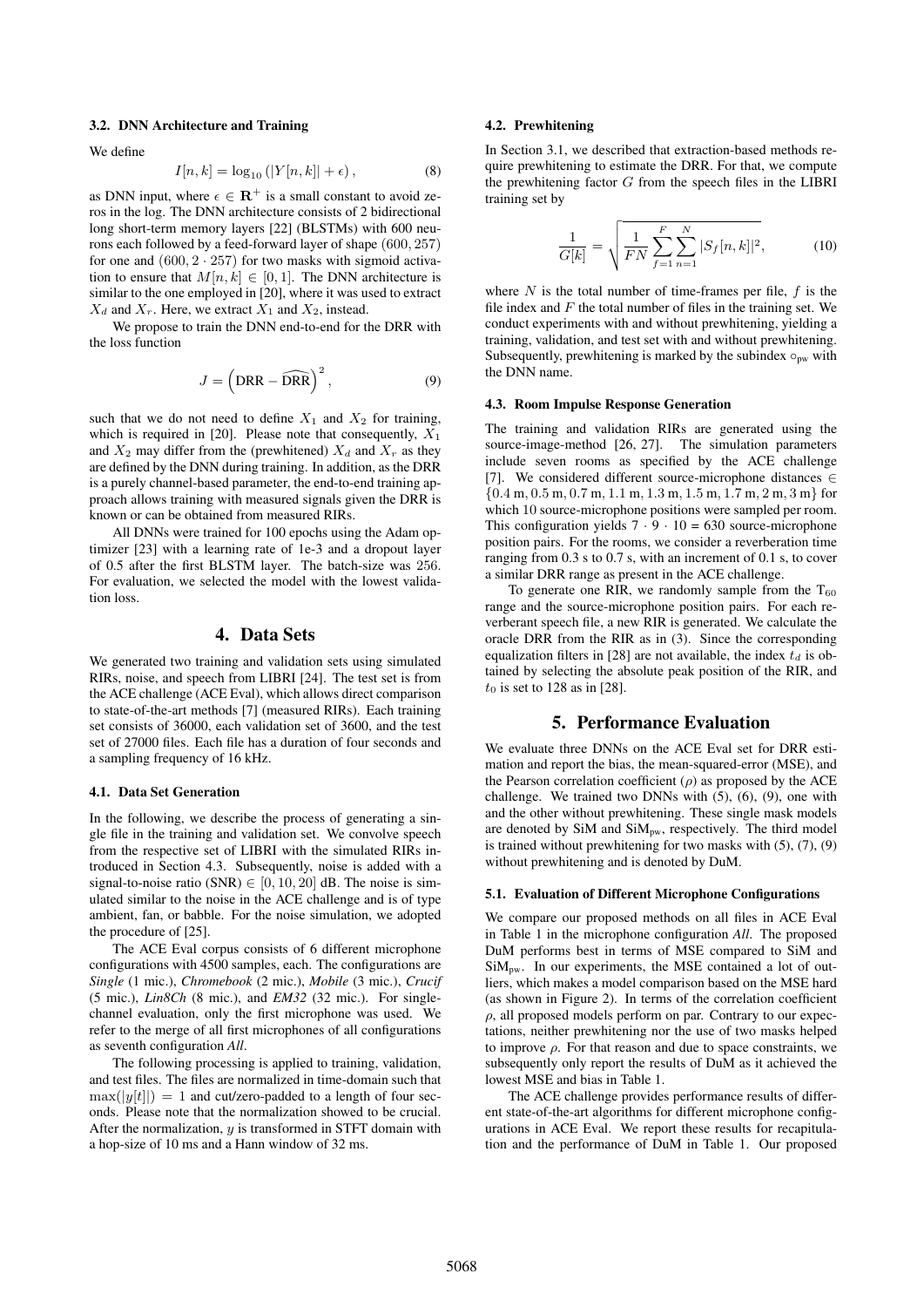| Method                   | Mic. Conf.  | <b>Bias</b> | <b>MSE</b> | $\rho$ |
|--------------------------|-------------|-------------|------------|--------|
| DuM                      | All         | $-0.6$      | 9.0        | 0.62   |
| SiM                      | All         | $-1.02$     | 9.7        | 0.61   |
| $SiM_{pw}$               | All         | $-1.29$     | 10.2       | 0.63   |
| DuM                      | Single      | $-0.18$     | 8.4        | 0.71   |
| <b>ROPE</b> [19]         | Single      |             |            | 0.56   |
| ¡ROPE-IV <sup>[18]</sup> | Single      |             |            | 0.62   |
| NIRAv2 [16]              | Single      | $-1.85$     | 14.8       | 0.56   |
| DuM                      | Mobile      | $-0.24$     | 6.4        | 0.69   |
| $PSD* [8]$               | Mobile      | 1.07        | 8.1        | 0.58   |
| DuM                      | Chr.b.      | $-1.52$     | 13.7       | 0.30   |
| <b>DENBE</b> * [13]      | Chr.b.      | $-4.25$     | 34.1       | 0.31   |
| DuM                      | Crucif      | $-0.19$     | 8.0        | 0.73   |
| $NOSRMR* [14]$           | Crucif      | $-4.1$      | 31.1       | 0.08   |
| DuM                      | <i>EM32</i> | 0.18        | 7.3        | 0.50   |
| Part. vel.* [11]         | <b>EM32</b> | $-2.38$     | 10.4       | 0.45   |
| DuM                      | Lin8Ch      | $-1.67$     | 10.3       | 0.61   |

Table 1: *Experimental results for blind DRR estimation on ACE Eval of our proposed and state-of-the-art methods. The results of the state-of-the-art methods are extracted from the respective papers. Note that [18, 19] estimated the early to reverberation ratio not the DRR and show that* ρ *can nevertheless be compared. The MSE and bias values are in dB and multi-channel algorithms are marked with \*.*

method outperforms single-channel state-of-the-art in terms of MSE, bias, and  $\rho$  in the ACE microphone configuration *Single*. The difference in  $\rho$  to the second-best method, jROPE-IV, is 0.09. In contrast to our approach, jROPE-IV was trained for  $T_{60}$  and a metric similar to the DRR (see caption Table 1) estimation, simultaneously.

When compared to multi-channel DRR estimators, our single-channel method outperforms the baselines in terms of MSE, bias, and ρ, except in *Chromebook*. There both methods performed poorly with  $\rho \approx 0.3$ . Note that the performance of the proposed and the baseline methods strongly depends on the microphone configuration. For the proposed method, the range of  $\rho$  is between 0.3 and 0.71 for different microphone configurations. We assume this to be caused by very different configuration-dependent recording circumstances. Please also note that we always used the first microphone in each configuration for our evaluations and that the DRR may be microphone dependent.

#### 5.2. Evaluation Using the Oracle DRR

To further investigate the performance of DuM, we show the estimation error over the oracle DRR in the upper plot of Figure 2 for ACE Eval *All*. The mean values of the error have slight offsets at the extrema of the oracle DRR range. For high oracle DRRs, DuM underestimates the DRR, whereas, for low oracle DRRs it tends to overestimate. For oracle DRRs from approximately 1 to 11 dB, the performance is comparable, and the bias is close to zero. The opposite bias at the extrema is expected as the training DRR range is similar to the test DRR range. The DNN was not trained for DRRs surpassing the test range. Consequently, assuming uncertainty, the DNN tends to map inside



Figure 2: *Estimation error of DuM on ACE Eval and a subset of ACE Eval, where only files larger/equal four seconds were evaluated (16200 files). Error specifies the difference between the estimated (dB) minus the oracle DRR (dB).*

the training DRR range but not outside, which causes the bias.

We like to draw attention to the large number of outliers in the upper plot of Figure 2. These outliers distort the MSE results such that it is hard to compare methods based on the MSE. To investigate whether the outliers are caused by insufficient temporal context for the DNN, we show a similar boxplot for files of four seconds or longer from ACE Eval in the lower plot of Figure 2. As expected, the number of outliers reduces as more temporal context is given.

# 6. Conclusion

We proposed to estimate the DRR by two DNN-based masking techniques for signal extraction with and without prewhitening. The effect of different masking techniques and prewhitening on the Pearson correlation coefficient was minor, and the MSE and bias were slightly better for the dual masking technique. Our proposed data-driven single-channel methods outperform single- and multi-channel state-of-the-art methods on the widely used and well known ACE Eval set in terms of MSE, bias, and performed better or on par in terms of Pearson correlation coefficient. Furthermore, the recurrent DNN structure allows DRR estimation based on variable length inputs.

# 7. Acknowledgements

The authors would like to thank the Erlangen Regional Computing Center (RRZE) for providing computing resources and support.